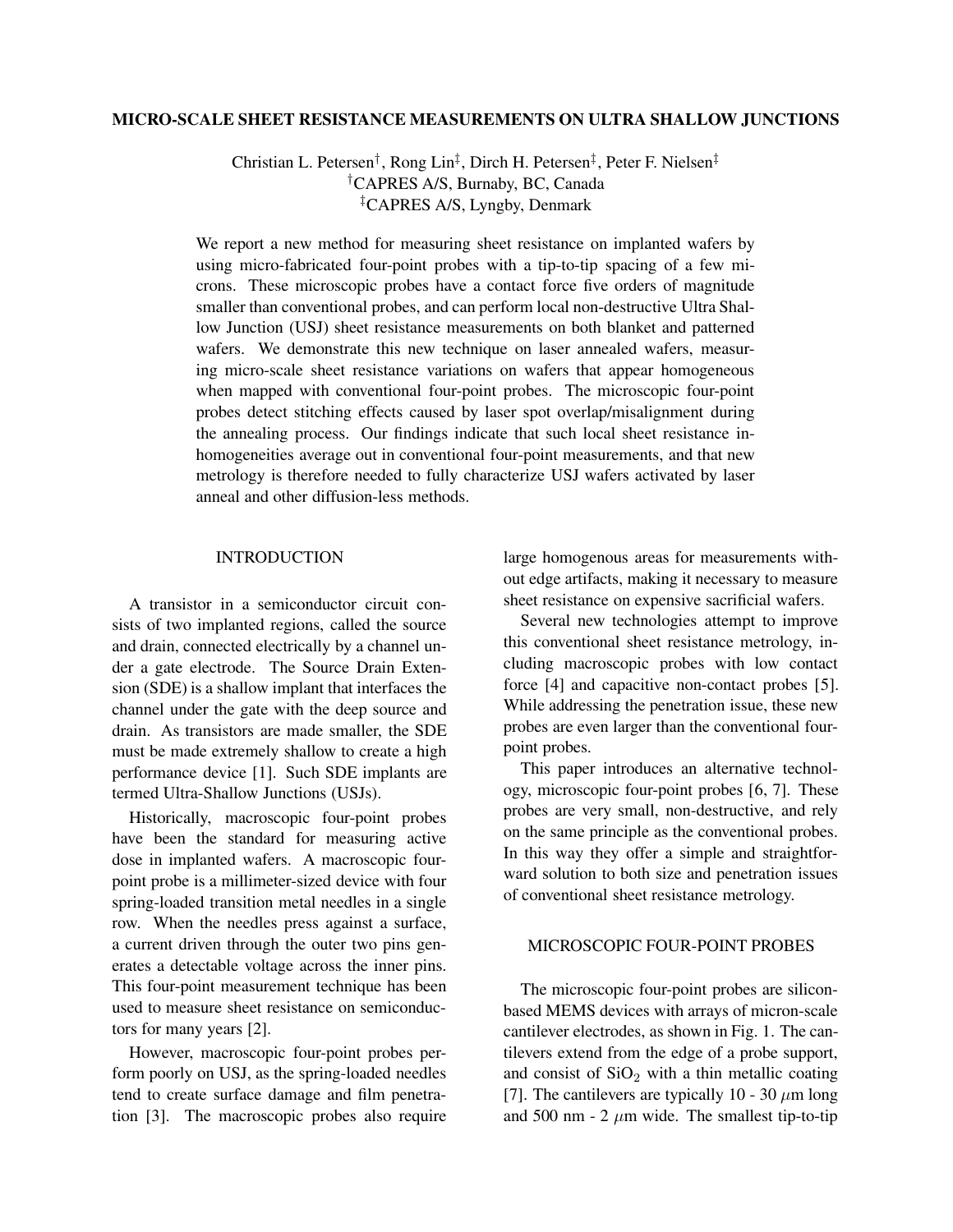

<span id="page-1-0"></span>Figure 1: Scanning Electron Microscope (SEM) image of a microscopic four-point probe. The cantilever electrodes are 2  $\mu$ m wide and 25  $\mu$ m long. The tip-to-tip spacing spacing is 10  $\mu$ m,  $100\times$  smaller than that of a conventional probe.

spacing achieved with this technology is currently  $1 \mu m$ . Several types of these probes with different electrode spacing and properties are commercially available [\[8\]](#page-5-3).

The use of MEMS processing makes geometric variations minimal. This is in contrast to the conventional four-point probes where such variations make probe to probe calibrations necessary.

The microscopic four-point probes need more elaborate electrical and mechanical interfacing than conventional probes. For example, the typical current set-point is  $10-50\mu A$ , several orders of magnitudes smaller than before. A high-precision current source and a high-impedance electrometer must therefore be in close proximity to the probe in order to minimize electrical noise.

The mechanical stability and resolution of the measurement system is also important. Submicron resolution is needed to ensure repeatable results, as well as to allow the probe cantilevers to touch down onto a sample without damage to the surface. The contact force is determined by the cantilever deflection, and is typically five to six orders of magnitude smaller than that of a conventional probe. In fact, the probe cantilevers form an elastic contact to the sample surface, and electrical contact is established through the native oxide



<span id="page-1-1"></span>Figure 2: Schematic of four-point probe measurements on an implanted semiconductor surface as a function of probe electrode spacing.

by an electrical breakdown mechanism.

# PROBING LENGTH SCALE

One of the benefits of using a microscopic fourpoint probe is the increased surface sensitivity, as illustrated schematically in Fig. [2](#page-1-1) for an implanted sample. It is intuitively clear that a measurement performed with a limiting small electrode spacing will reflect only transport in the implanted layer, irrespective of the substrate condition. On the other hand, a measurement performed with large electrode spacing will represent the parallel combination of the implant and the substrate. The transition electrode spacing separating these two regimes depends on the resistance area product of the interface in between implant and substrate as well as the sheet resistance of the two regions. In a simple model of two semiinfinite sheets this transition electrode spacing is given by [\[9\]](#page-5-4)

$$
\lambda = \sqrt{\frac{RA}{R_{implant} + R_{substrate}}},\tag{1}
$$

<span id="page-1-2"></span>where RA is the resistance area product of the interface,  $R_{implant}$  is the implant sheet resistance and  $R_{substrate}$  is the substrate sheet resistance.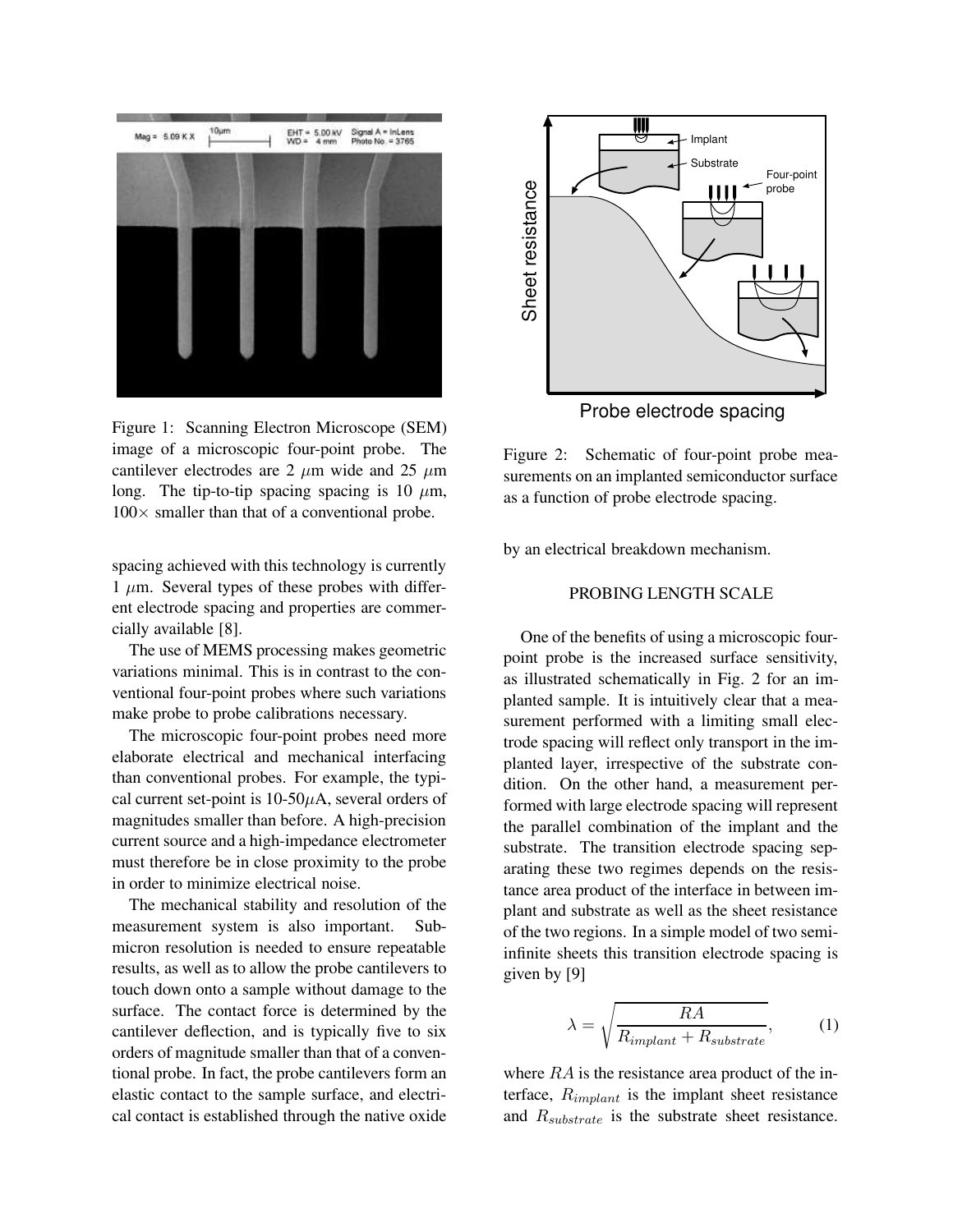

<span id="page-2-1"></span>Figure 3: Four-point measurements as a function of electrode spacing on 11 nm, 50 nm and 70 nm deep profiles.

 $R_{substrate}$  is related to the substrate resistivity  $\rho$ through  $R_{substrate} = \rho/t$ , where t is the thickness of the substrate.

In the case of Ultra Shallow Junctions, the interface is effectively a diode type barrier with a strongly non-linear behavior. The current density through the barrier can be expressed

$$
J = J_s(e^{qV/kT} - 1),\tag{2}
$$

where  $V$  is the potential across the interface and  $J<sub>s</sub>$  the saturation current density. If the potential across the interface is much smaller than the thermal voltage at 300 K,  $kT/q = 25.9$  mV, this expression reduces to

$$
J = \frac{V J_s q}{kT}.
$$
 (3)

This is a valid approximation on USJ implants when measurements are performed at a current set-point of a few  $\mu$ A, leading to a potential drop on the order of a few mV between the inner electrodes (since typical USJ sheet resistance lies in a narrow range of 500 - 2000  $\Omega$ /sq). The potential across the barrier will only be a fraction of this inner electrode potential. In this regime, the resistance-area product RA for the barrier is

<span id="page-2-0"></span>
$$
RA = \frac{kT}{J_s q}.\tag{4}
$$



<span id="page-2-2"></span>Figure 4: Ratio of measured sheet resistance to actual sheet resistance for probes with electrode spacing 10  $\mu$ m, 100  $\mu$ m, 1 mm and 2 mm, as function of junction leakage current density.

Typical leakage current densities are in the range of  $10^{-7}$  to  $10^{-3}$  A/cm<sup>2</sup>. Inserting values in Eq. [4](#page-2-0) and Eq. [1](#page-1-2) then shows that USJ samples have a transition probe electrode spacing on the order of millimeters. Higher leakage current lead to smaller transition electrode spacing. High leakage current densities are common in USJ samples annealed by diffusion-less technologies such as laser anneal, and in samples with high substrate doping (either bulk or halo).

Fig. [3](#page-2-1) shows measurements on three semiconductor samples with profiles of 11 nm (diamond bullets), 50 nm (square bullets) and 70 nm (circle bullets) respectively. The microscopic fourpoint probe measurements were performed using micro-fabricated probes at probe spacing ranging from 3 to 300  $\mu$ m. The macroscopic measurement was performed with a conventional needle probe. The current set-point was 50  $\mu$ A. For all three samples, the measured sheet resistance forms a plateau at the smallest electrode spacing, and drops significantly at larger electrode spacing. This is as expected from Fig. [2.](#page-1-1)

In the semi-infinite sheet approximation considered here, the measured sheet resistance of a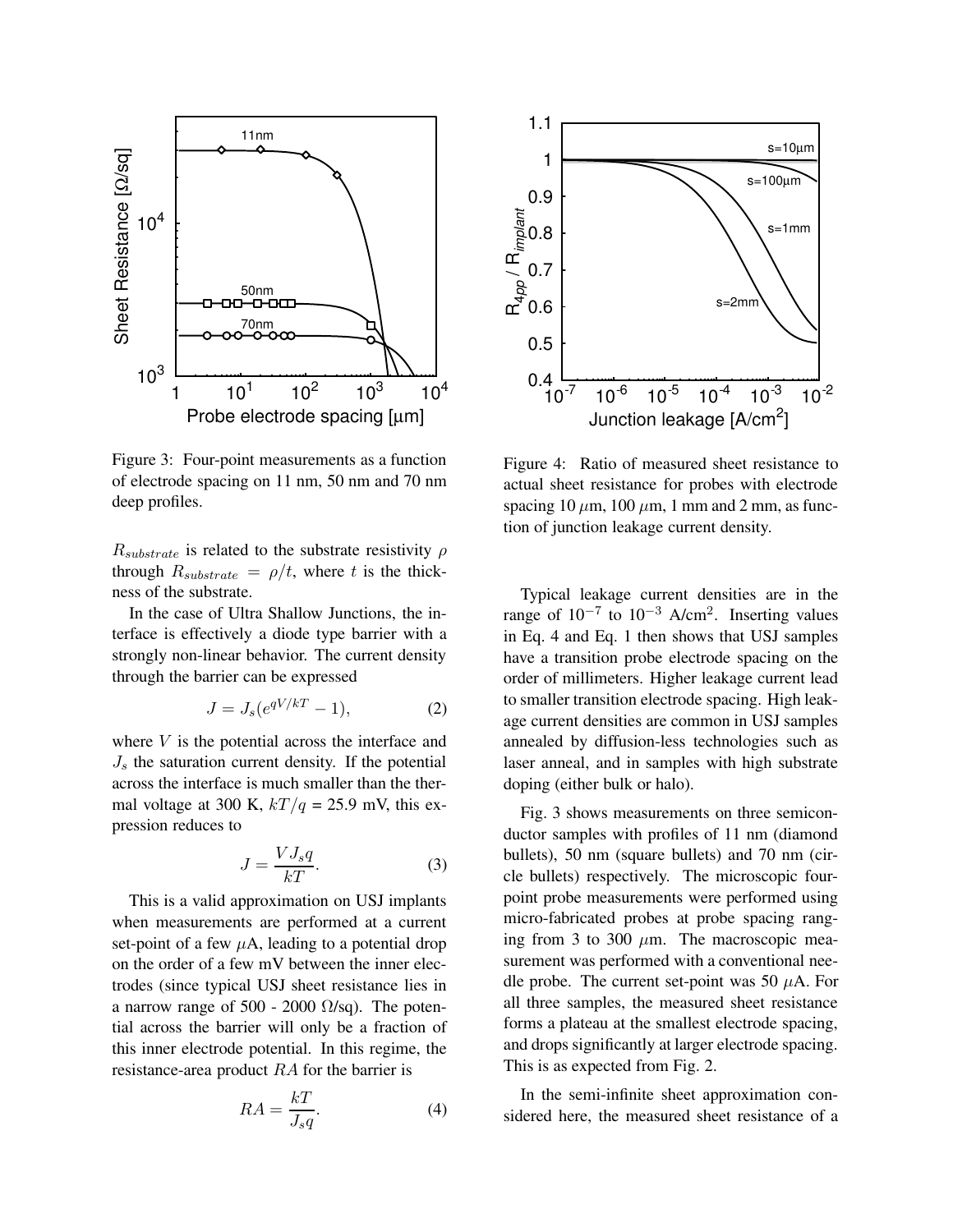<span id="page-3-0"></span>probe with spacing s is given by

$$
R_{4pp} = \frac{R_{implant} R_{substrate}}{R_{implant} + R_{substrate}} \frac{1}{2\pi} \times
$$
 (5)  

$$
(\frac{2R_{implant}}{R_{substrate}} (K_0(\frac{s}{\lambda}) - K_0(\frac{2s}{\lambda})) +
$$
  

$$
\log 4),
$$

where  $K_0$  is the modified Bessel function of the second kind of order zero.

The substrate sheet resistance was  $R_{substrate}$  $= 15$  $= 15$   $\Omega$ /sq. A fit of the data in Fig. [3](#page-2-1) to Eq. 5 then leads to  $R_{implant} = 30.3 \times 10^3$   $\Omega$ /sq and  $\lambda$ = 0.55 mm for the 11 nm sample,  $R_{implant}$  = 3006  $\Omega$ /sq and  $\lambda = 1.92$  mm for the 50 nm sample and  $R_{implant} = 1847 \Omega/\text{sq}$  and  $\lambda = 5.66 \text{ mm}$  for the 70 nm sample. The fitted theoretical predictions are shown as solid lines in Fig. [3.](#page-2-1)

Eq. [4](#page-2-0) and Eq. [5](#page-3-0) can be used to calculate the deviation in measured sheet resistance for different probe spacing as a function of junction leak-age. This is illustrated in Fig. [4](#page-2-2) for  $R_{implant}$  =  $R_{substrate}$  = 1000  $\Omega$ /sq. The figure shows the ratio of measured sheet resistance to actual sheet resistance. It is clear that a conventional millimeter sized four-point probe measures significantly lower than the actual value at current leakage densities above  $10^{-5}$  A/cm<sup>2</sup>. On the other hand, a microscopic probe with  $10\mu$ m spacing is seen to remain accurate in the entire range considered.

#### MICROSCOPIC MAPPING

The closely spaced pins of the microscopic four-point probe make it possible to image sheet resistance at high resolution. This enables detection of local features that average out when conventional large probes are used. An example of such micro-scale features is shown in Fig. [5.](#page-3-1) This figure shows local sheet resistance measurements in an implanted wafer activated by laser anneal. The periodic sheet resistance variations are due to a laser spot stitching effect. The periodic variations, although dramatic, are invisible in a conventional four-point probe wafer map.

The measurement in Fig. [5](#page-3-1) has a period of about 20  $\mu$ m. Many other laser annealed samples



<span id="page-3-1"></span>Figure 5: Micro-scale sheet resistance line scan on a laser annealed implanted wafer. The probe spacing was 3.0  $\mu$ m.

have been measured, and they all exhibit microscale features. The period varies depending on the particularities of the different laser anneal tools used. Similar micro-scale sheet resistance variations are likely to be present in other types of advanced USJ activation methods as well, due to interference and pattern effects.

It is critically important to control these microscale sheet resistance artifacts, and metrology is needed to visualize them. Micro-scale four-point probes offer a straightforward solution.

## SHEET RESISTANCE ON PRODUCT WAFERS

Blanket test wafers are an increasing problem in semiconductor manufacturing as the wafers are becoming prohibitively expensive. Blanket wafers for four-point probe testing in the implant/anneal cycle alone already costs semiconductor fabs millions of dollars per year.

Microscopic four-point probes make it possible to measure sheet resistance on product wafers. A four-point probe needs a homogenous surface area much wider than the probe spacing in order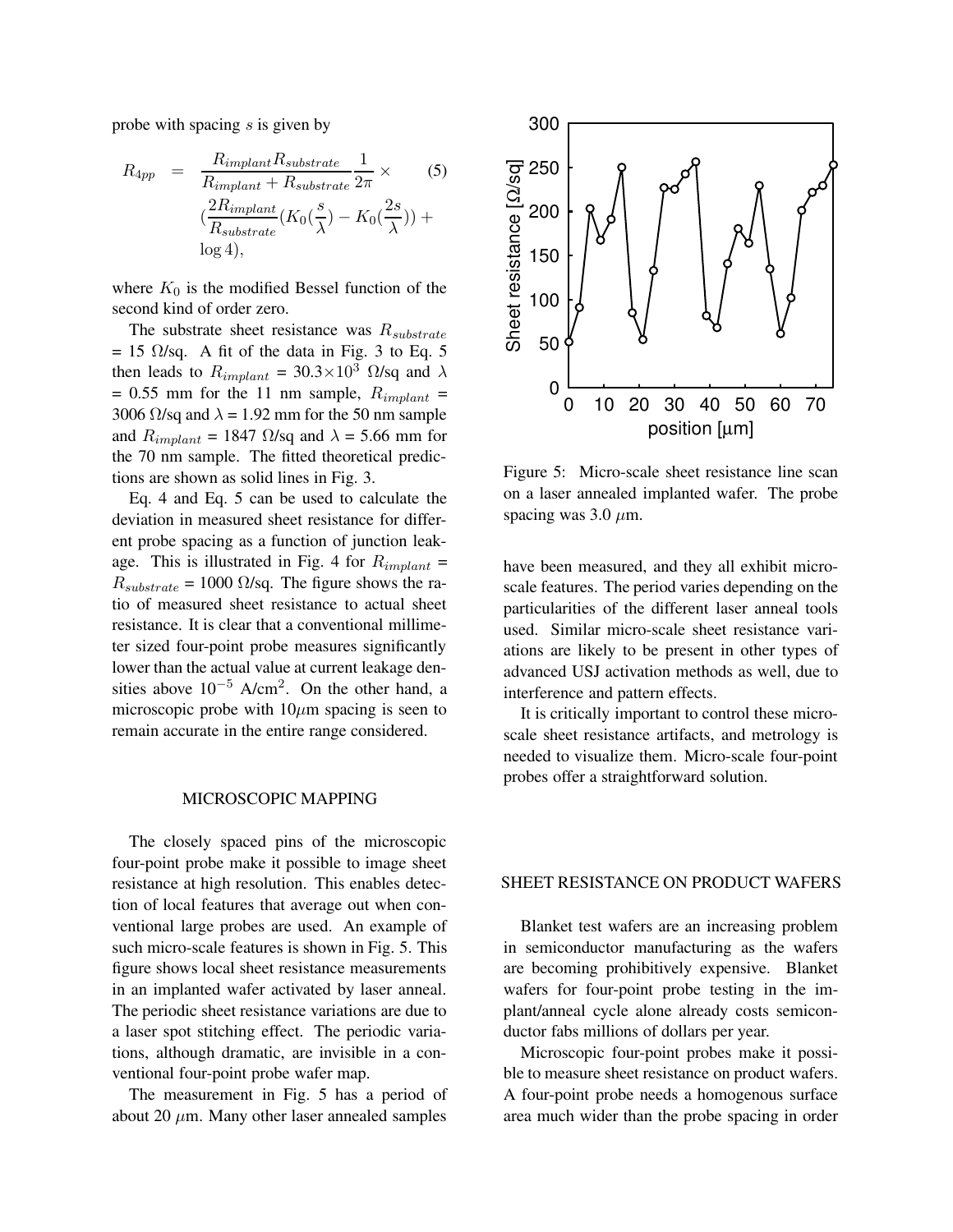

<span id="page-4-4"></span>Figure 6: The four-point probe geometric correction factor as function of the ratio between sample width  $d$  and electrode spacing  $s$  for a probe centered on a square sample. The dotted line represents the limit of an infinite sheet  $(d \rightarrow \infty)$ .

to make a measurement without geometry artifacts. This is illustrated in Fig. [6.](#page-4-4) The geometric error is less than 1% only when the ratio of spacing to sample width is larger than 30. This means that a conventional four-point probe needs an area at least 3 cm wide in order to make good measurements. On the other hand, a microscopic probe with 1  $\mu$ m spacing is able to make an accurate measurement in a area of just 30  $\mu$ m in width. It is thus possible to perform accurate measurements in a box the size of a typical bonding pad, and sheet resistance probing can be moved from blanket wafers to product wafer scribe lines or test dies.

In addition to eliminating test wafers, moving sheet resistance metrology onto the product wafers can improve measurement accuracy and thus potentially improve process control and qualification.

#### **CONCLUSION**

We have demonstrated how microscopic fourpoint probes can improve conventional sheet resistance metrology on USJ.

The microscopic probes do not penetrate the extremely thin junctions, and the small electrode spacing ensures that the measurements reflect only transport in the implanted layer, irrespective of the substrate doping and junction leakage. Conventional four-point probes have been shown to measure values that are too low if the junction leakage is high. This effect is present even when no penetration occur. High junction leakage is known to appear when activation is done by diffusion-less methods such as laser anneal.

We have shown how microscopic four-point probes can be used to resolve local sheet resistance variations which average out in conventional four-point probing. This is of particular importance where local variations appear due to inhomogeneous annealing processes.

Finally, we have shown how it is possible to make accurate sheet resistance measurements without geometric corrections using microscopic four-point probes centered in boxes as small as 30  $\mu$ m square. This makes it possible for the first time to perform true sheet resistance measurements on product wafers. In this way, microscopic four-point probes offer a powerful method for USJ sheet resistance characterization, that address all of the shortcomings of the conventional technology.

The authors thank Wilfried Vandervorst and Trudo Clarysse from IMEC for provision of samples.

### REFERENCES

- <span id="page-4-0"></span>[1] "International technology roadmap for semiconductors." [Online]. Available: <www.itrs.net>
- <span id="page-4-2"></span><span id="page-4-1"></span>[2] F. M. Smits, *Bell Sys. Tech. J.*, vol. 37, p. 711, 1958.
- [3] T. Clarysse, A. Moussa, F. Leys, R. Loo, W. Vandervorst, B. M. C., R. J. Hillard, V. N. Faifer, M. I. Current, R. Lin, and D. H. Petersen, *Mat. Res. Soc. Proc.*, vol. 912, p. C5.7, 2006.
- <span id="page-4-3"></span>[4] R. J. Hillard, R. G. Mazur, W. J. Alexander, C. Win Ye, M. C. Benjamin, and J. O. Bor-